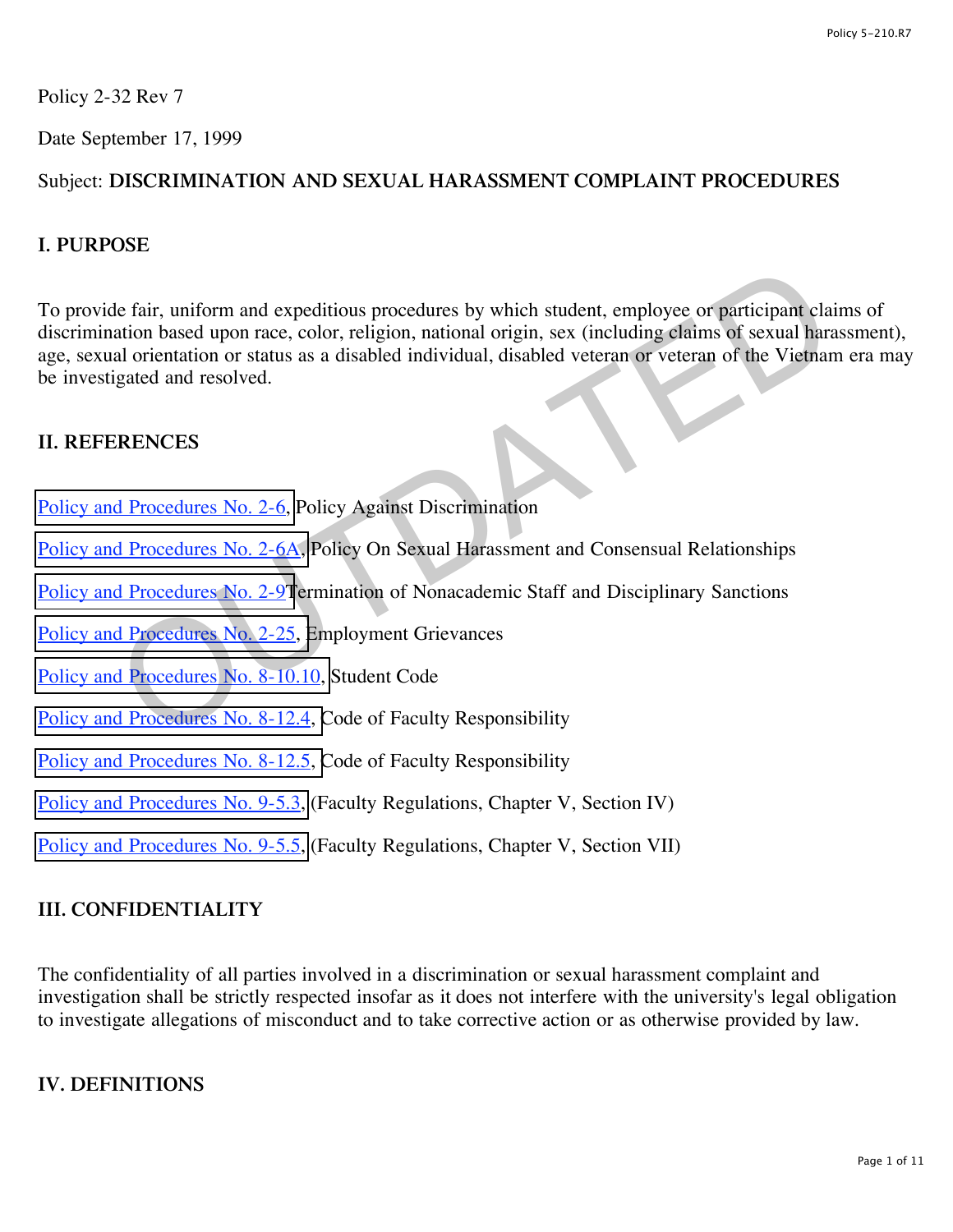A. Sexual harassment is defined as unwelcome sexual advances, requests for sexual favors, and other verbal or physical conduct of a sexual nature when:

(1) submission to such conduct is made either explicitly or implicitly a term or condition of an individual's employment, education, living environment or participation in a university activity;

(2) submission to or rejection of such conduct by an individual is used as the basis for or a factor in decisions affecting that individual's employment, education, living environment, or participation in a university activity; or

(3) such conduct has the purpose or effect of unreasonably interfering with an individual's employment or educational performance or creating an intimidating, hostile, or offensive environment for that individual's employment, education, living environment, or participation in a university activity.

The free and open discussion of issues or theories relating to sexuality or gender in an academic or professional setting, when appropriate to subject matter, will be presumed not to constitute sexual harassment even if it offends or embarrasses an individual unless other factors are involved. Such factors include targeting the discussion to an individual or carrying out the discussion in terms that are both patently unnecessary and gratuitously offensive. (2) submission to or rejection of such conduct by an individual is used as the basis<br>for or a factor in decisions affecting that individual's employment, education, living<br>environment, or participation in a university act

Conduct alleged to be sexual harassment will be evaluated by considering the totality of the particular circumstances, including the nature, frequency, intensity, location, context, and duration of the questioned behavior. Although repeated occurrences generally create a stronger claim, a single occurrence may constitute sexual harassment.

Sexually-related conduct may form the basis of a sexual harassment claim if a reasonable person would consider it sufficiently severe or pervasive to interfere unreasonably with academic, other educational or employment performance or participation in a university activity or living environment. Sexual harassment most often occurs when one person has actual or apparent power or authority over another, but that is not always the case. Sexual harassment may occur between males and females and between persons of the same gender.

B. Faculty or Faculty Member. As used in this policy, the terms "faculty" or "faculty member" mean all those who teach or conduct research, of any rank, at or under the auspices of the university and include graduate students with teaching or research responsibilities and other instructional personnel.

C. Participant. As used in this policy, participant means a person, other than a student, faculty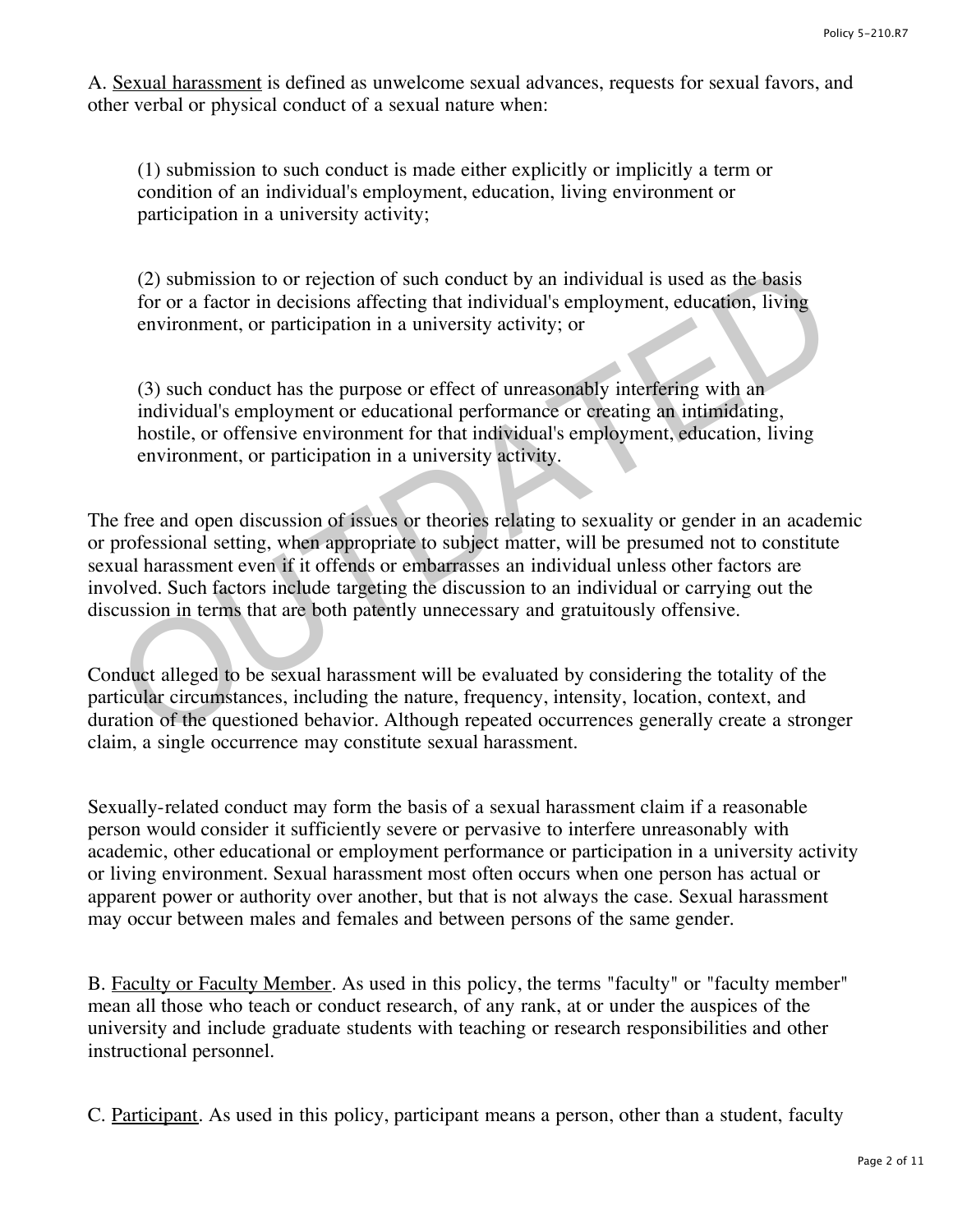or staff member, who is participating or attempting to participate in, or is receiving or attempting to receive the benefits of, any program, service or activity conducted under the sponsorship or auspices of the university, including but not limited to applicants for admission, applicants for employment, patients, clients, spectators, visitors, and volunteers.

D. Staff or Staff Member. As used in this policy, the terms "staff" or "staff member" means a person other than a faculty member who receives compensation for work or services from funds controlled by the university, regardless of the source of the funds, the duties of the position, or the amount of compensation paid.

E. Student. As used in this policy, a student means a person duly registered in any class or program of instruction or training offered by the university at any level, whether or not for credit.

F. Employee. As used in this policy, the term "employee" refers to faculty and staff.

G. A concern is a question or problem involving possible sexual harassment or discrimination that an individual wants to discuss without having made the decision to pursue the matter as a complaint or without having been personally harmed by the behavior in question.

H. A complaint is a claim by an aggrieved party or an administrator acting on behalf of the university that a specific named individual has violated a university policy against discrimination or sexual harassment. A complaint is made through OEO/AA and must be in writing and signed. It may be resolved using informal or formal resolution procedures. amount of compensation paid.<br>
Student. As used in this policy, a student means a person duly registered in any class or<br>
gram of instruction or training offered by the university at any level, whether or not for<br>
dit.<br>
A c

I. A complaining party is an individual or group of individuals making a complaint; the individual alleged to be harmed must consent to being identified to the responding party in the formal resolution procedure to the extent such identification is legally required.

J. A responding party is the person against whom the claim is made.

K. An informal resolution process is one in which the university attempts to resolve the complaint as soon as possible through an informal process such as advising or mediation as set forth in Section VII below.

L. A formal resolution process is one in which a written response from the responding party is required and in which a hearing may occur as set forth in Section VII below.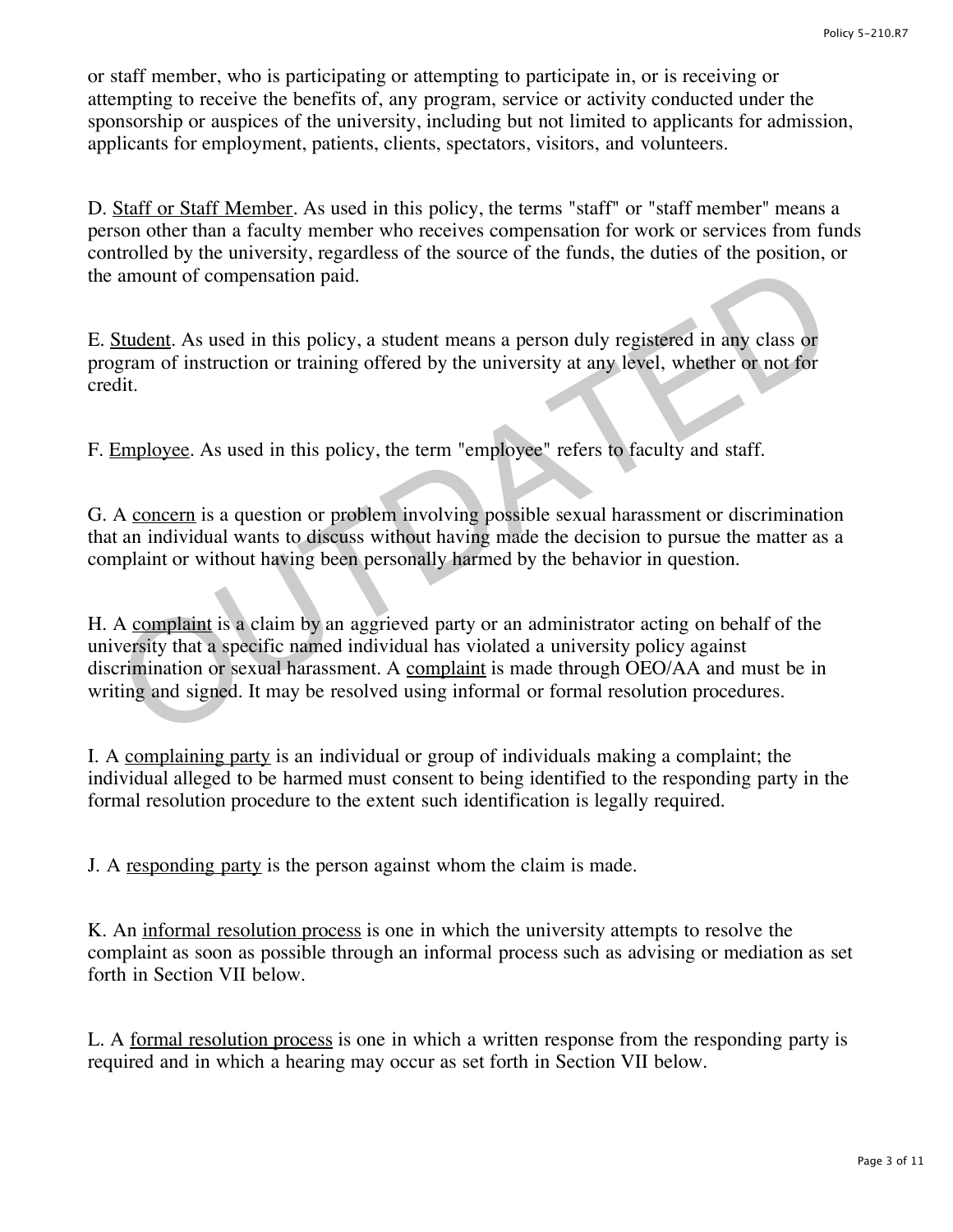### **V. CONCERNS**

Students, employees, and participants should feel free to discuss concerns that do not amount to complaints with <u>any</u> of the following:

A. the cognizant academic chair of the department or the dean of the college within which the conduct occurred;

B. the immediate supervisor or director of the operational unit within which the conduct occurred;

C. the Human Resources Department;

D. directors or deans of Student Affairs and Services; or

E. the Office of Equal Opportunity and Affirmative Action ("OEO/AA").

Once informed of a concern, the supervisor, chair or dean shall inform OEO/AA as appropriate. Similarly, OEO/AA shall advise as appropriate the cognizant dean, staff director or supervisor of any concerns of sexual harassment or discrimination OEO/AA receives regarding a member of his/her faculty, staff or student body. the immediate supervisor or director of the operational unit within which the conduct<br>turred;<br>the Human Resources Department;<br>directors or deans of Student Affairs and Services; or<br>the Office of Equal Opportunity and Affir

Any of the parties listed above who is approached with a concern shall advise the individual of the option of an aggrieved party to file a complaint with OEO/AA and the availability of university grievance procedures as contained in this policy. In emergency situations, it may be necessary to remove an employee from contact with other employees, students or participants on the basis of an alleged discrimination or sexual harassment. During normal business hours, such action should not be taken without prior consultation with OEO/AA. When it is impossible to consult with OEO/AA because it is after normal business hours, a weekend or a holiday, supervisory personnel may take action without prior consultation with OEO/AA. In such cases, the employee will not suffer a loss of pay as a result of the emergency action. As soon as OEO/AA reopens, the supervisory personnel will consult with OEO/AA to determine appropriate further action.

OEO/AA serves as a resource to the university to provide information, counseling, and advice regarding illegal discrimination. An individual with a concern is encouraged to discuss it with OEO/AA in order to clarify whether discrimination or sexual harassment may be occurring and to determine his or her options, including the pursuit of more formal action.

The decision to pursue a concern as a complaint is always one for the individual who believes that she or he has experienced discrimination or sexual harassment, although there may be situations in which the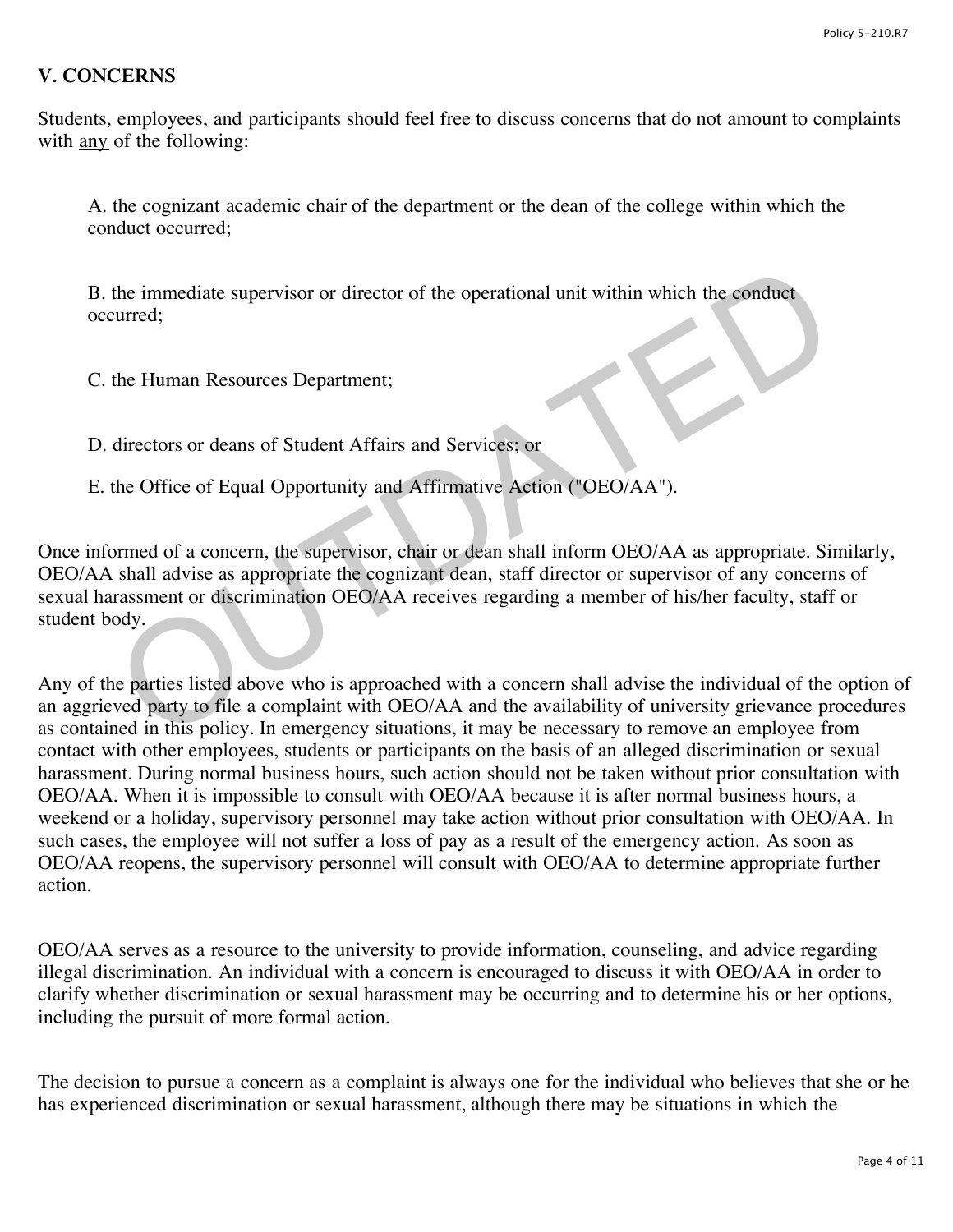university must act even in the absence of a complaint (for example, when other students or employees are at risk). Nonetheless, the expression of a concern by an individual creates no obligation on the part of the university to formally respond to the concern. Concerns will not be included in an employee's file or a student's record.

## **VI. COMPLAINTS**

### A. Filing a Complaint

A student, employee, or participant in university services or activities who believes he/she has been harmed and who wishes to assert a discrimination or sexual harassment complaint or an administrator acting on behalf of the university shall file a complaint with OEO/AA. A complaint shall be made in writing, setting forth in plain language the circumstances which the complaining party believes support the allegation of discrimination or sexual harassment, identifying the individual(s) against whom the claim is made and describing the remedy which the complaining party seeks. In order to ensure that the university's procedures can be utilized without any risk of precluding the possibility of an individual's filing a complaint under state or federal guidelines, a person wishing to file a complaint must do so within 120 days of the date of the occurrence of the alleged discrimination or sexual harassment. A complaint that is frivolous, fails to state facts that raise an issue of illegal discrimination or harassment or is not timely may be dismissed by the director of OEO/AA after an initial review. A person who knowingly and intentionally files a false complaint will be subject to measures as described in 2-6A, IV A. A complaint that is not timely may be received if the director of OEO/AA determines that the failure to file the complaint within the prescribed time limit was the result of excusable mistake, inadvertence or extenuating circumstances and that the interests of the university will not be seriously prejudiced by accepting the untimely complaint. student, employee, or participant in university services or activities who believes he/she has the ministrator acting on behall of the university services or activities who believes he/she has the amplaint of an infinistra

A complaint may be handled informally or formally. Informal procedures may include advising and mediation. While a request for informal resolution may be made at any time, the more promptly the complaint is made, and the more information the complainant can provide, the more likely it is that a satisfactory resolution can occur.

OEO/AA shall advise the complaining party of the university's procedures under this policy and provide information relating to any external remedies including state or federal agency procedures which may be applicable.

At its discretion, OEO/AA may choose not to investigate a complaint as long as any external administrative or judicial proceeding initiated by the complaining party is being actively pursued against the university or any university officer or employee.

B. Relationship to other University Proceedings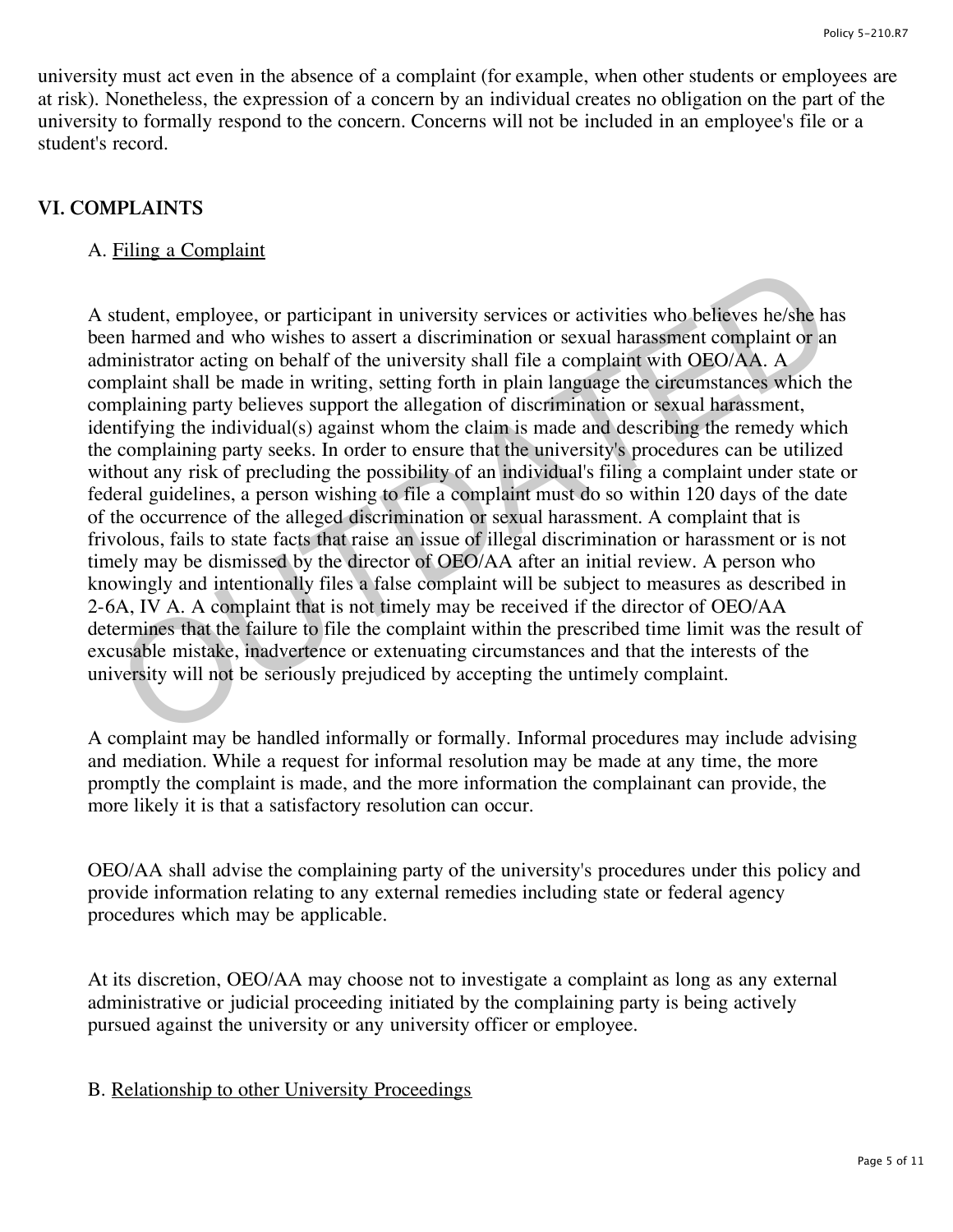All discrimination and sexual harassment complaints shall be handled under this policy. If allegations of discrimination or sexual harassment are raised in proceedings under another established university complaint or grievance procedure, the university administrators or faculty involved shall notify OEO/AA and shall refer the sexual harassment or discrimination complaint to OEO/AA for investigation under this policy. During the investigation, all other proceedings shall be stayed, unless the referring committee obtains approval from OEO/AA to proceed with specified tasks which are clearly separate and distinguishable from those tasks or factual bases arising pursuant to the sexual harassment or discrimination complaint. In addition, if the filing of the complaint raises other issues, e.g., questions of academic freedom, OEO/AA will ensure that those issues are considered as part of the process. For example, if academic freedom issues are raised, OEO/AA will request that the Academic Freedom and Tenure Committee take that element under consideration and advise OEO/AA of its findings.

OEO/AA shall investigate the complaint of discrimination or sexual harassment, hold a formal hearing when necessary and forward any determination of reasonable cause and recommendation for remedial action to the cognizant vice president (or designee) over the referring procedural committee or entity. The cognizant vice president shall consult with the referring committee and OEO/AA and then advise the committee of his/her recommendation regarding OEO/AA's determination and the committee's course of action. ne ning or the companir ranses otner issues, e.g., questions or academic rrecosom, OEO/AA ell ensure that these issues are considered as part of the process. For example, if academic reconomical edom issues are raised, OEO

# **VII. RESOLUTION PROCESS**

The resolution process can be either formal or informal as appropriate or at the request of the complaining or responding party.

After a complaint of discrimination or sexual harassment has been filed, OEO/AA shall notify the responding party of the allegations of the complaint and shall also notify the cognizant vice president and the supervisor, chair or dean with direct line responsibility over the responding party. If the responding party is a student, the Vice president for Student Affairs and the appropriate dean and chair shall also be notified. The responding party shall be afforded a full opportunity to respond to the allegations.

A. Informal Process. In an informal process, the responding party may reply either orally or in writing. OEO/AA shall attempt to resolve the case through mediation and negotiation with the parties involved. At any point in the procedure, the parties in consultation with OEO/AA may mutually agree to invite others to serve as resource persons to facilitate the resolution of the complaint.

If resolution is reached through the informal process, no further actions will be taken and the matter will be considered closed. Issues not so resolved may require that the more formal process be undertaken and/or that administrative personnel take a more active role in finding a solution to the problem.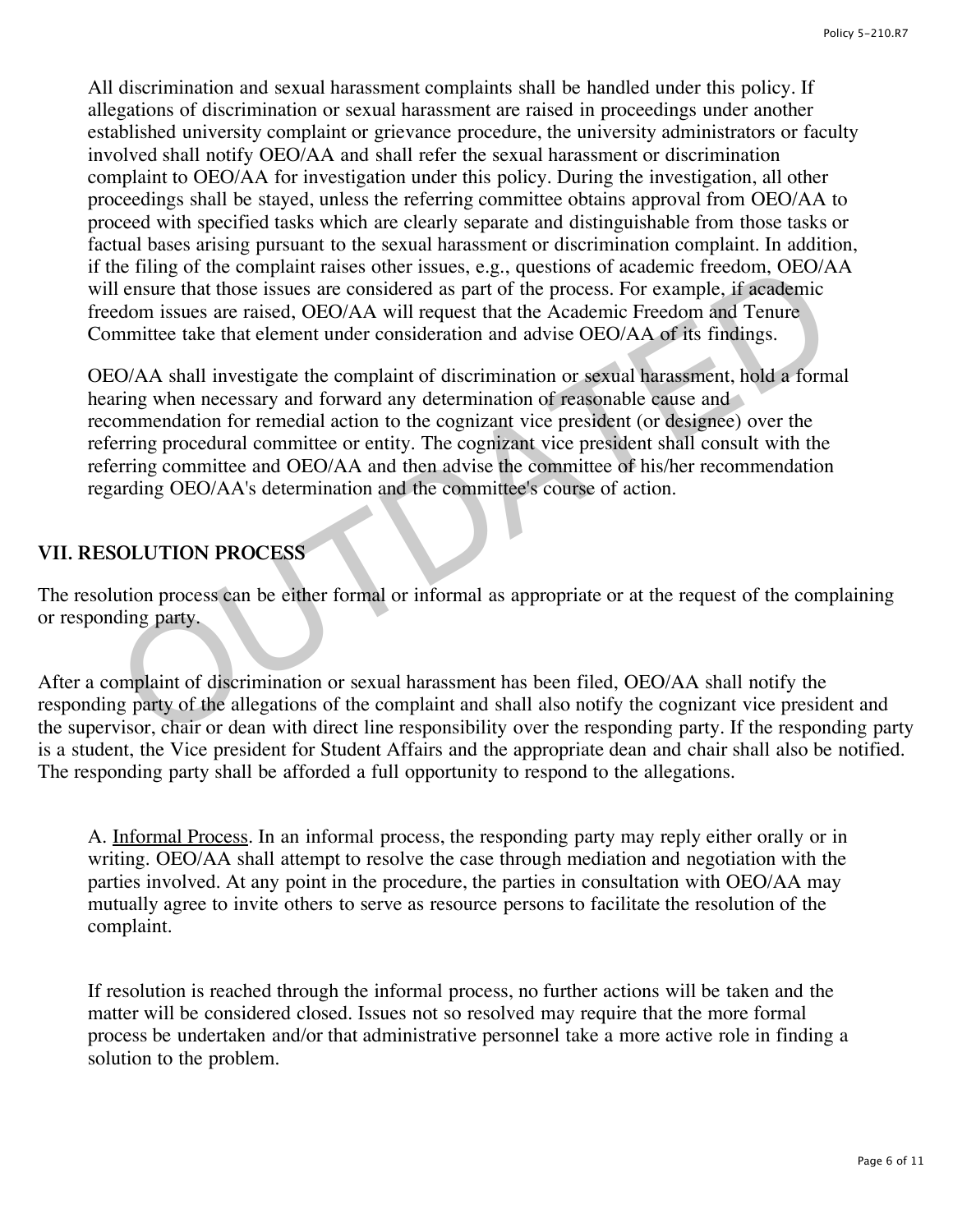At any time, the informal resolution process can be changed to a formal process.

B. Formal Process. In a formal process, OEO/AA shall interview the complaining party, the responding party and any other persons believed to have pertinent factual knowledge of the allegations and shall also review any other relevant evidence, including documentary material. As in all situations, the responding party shall be afforded a full opportunity to respond to the allegations.

The person accused of discrimination or sexual harassment shall respond in writing to the complaint. During this sensitive investigative period, parties are expected to behave in a professional manner. No one may retaliate against either party.

OEO/AA shall endeavor to complete its investigation within 60 days of the filing of the complaint. If, for any reason, an extension is necessary, the parties will be informed of the reasons for the extension, the status of the investigation, and the probable date of completion. At the conclusion of its investigation, OEO/AA shall circulate a summary of its initial findings of fact, conclusions and recommendations to the complaining party and the responding party. Both parties shall have 10 days after receipt of the summary to submit written comments to OEO/AA. OEO/AA shall append the comments to the summary and thereafter transmit its report to the cognizant vice president. The cognizant vice president, in consultation with OEO/AA, may thereafter facilitate a resolution between the parties. If the complaint is not resolved through this process in a timely fashion, the vice president shall notify the complaining party and the responding party of the right of each of the parties to request a formal hearing. e person accused of discrimination or sexual harassment shall respond in writing to the mplaint. During this sensitive investigative period, parties are expected to behave in a fessional manner. No one may retaliate agains

Either party may request a formal hearing within ten days of the notification by submitting his/her request in writing to OEO/AA. The cognizant vice president may also request a formal hearing. Failure to file a written request for a formal hearing within this time shall be considered a waiver of the right to a formal hearing unless the director of OEO/AA grants an exception. If neither party requests a formal hearing, the initial findings and recommendations of OEO/AA shall become final. The filing of a request for a formal hearing, or the pendency of hearing procedures, does not preclude a voluntary settlement of the complaint by agreement. Formal Hearings. When a timely request for a formal hearing is filed, the director of OEO/AA shall convene a special committee of the Discrimination Complaint Hearing Panel $\frac{(1)}{(1)}$  $\frac{(1)}{(1)}$  $\frac{(1)}{(1)}$ 

("Committee"). The committee shall determine whether a hearing should be held based on a review of the complaining party's statement, the reply of the responding party, the written request for the formal hearing and OEO/AA's initial determination and recommendations, (and any comments of the parties received in response to the initial summary). The committee may determine that it is unnecessary to hold a hearing based on the following factors: insufficient evidence to support a claim of discrimination, or the issue is no longer relevant or has become moot. If the committee determines that there is insufficient evidence to warrant a hearing, it will issue a finding of 'no merit.' If the committee determines that a hearing shall not be held, the director of OEO/AA shall inform the interested parties in writing. Either party may appeal the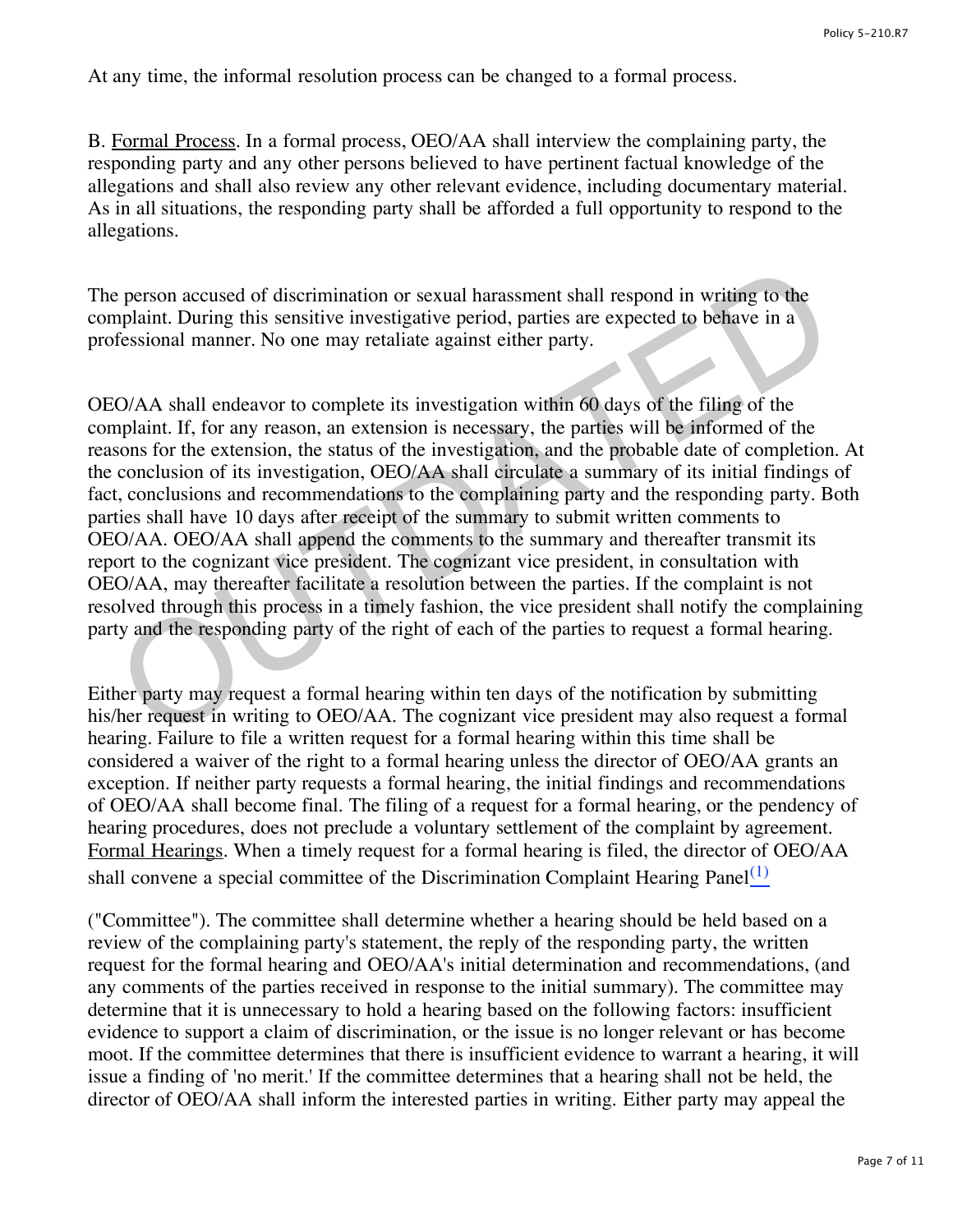decision to deny a hearing within 10 days to the president.

OEO/AA shall inform the vice president, the supervisor, the chair and the cognizant dean of the responding party of the decision to hold or deny a hearing. If the responding party is a student, OEO/AA shall notify the vice president for student affairs and the appropriate dean or chair.

To facilitate the work of the committee, the director of OEO/AA shall (a) serve as the secretary to the committee; (b) provide it with the complaint, statement(s) of the responding party, the written request for the formal hearing, OEO/AA's initial findings and recommendations and the parties' comments thereto, if any; (c) make appropriate physical arrangements; (d) give notice of the time and place of the hearing to the complaining party, the cognizant vice president, each responding party, and all other persons requested by any party or by the committee to testify at the hearing; (e) distribute the committee's hearing guidelines to the parties; (f) provide for the making of an electronic record of all oral testimony received and oral arguments made during the hearing; and (g) provide such other investigatory and support services as the committee may request. The director of OEO/AA may not participate in the committee's deliberations and shall have no vote. the committee; (b) provide it with the complaint, statement(s) of the responding party, the the request for the formal hearing, OEO/AA's initial findings and recommendations and leasting in the fusion trajestic fusion com

Hearings will be conducted according to the following guidelines:

(1) Hearings will be closed.

(2) The parties will be notified in writing of the date of the hearing, the charges, the process for selecting the committee and these guidelines at least ten (10) working days prior to the hearing.

(3) Both parties may be accompanied and counseled by an advisor of their choice who will be permitted to attend, but not participate in, the proceedings. The parties must notify the committee of the advisors selected at least three (3) days prior to the date of the hearing.

(4) The committee and each party may request the appearance of witnesses and the production of documentary evidence.

(5) All materials submitted for consideration by any party or otherwise considered by the committee shall be made available to all parties at least one week prior to the scheduled hearing. In exceptional circumstances, the committee may allow a party to submit evidence or materials at the time of the hearing.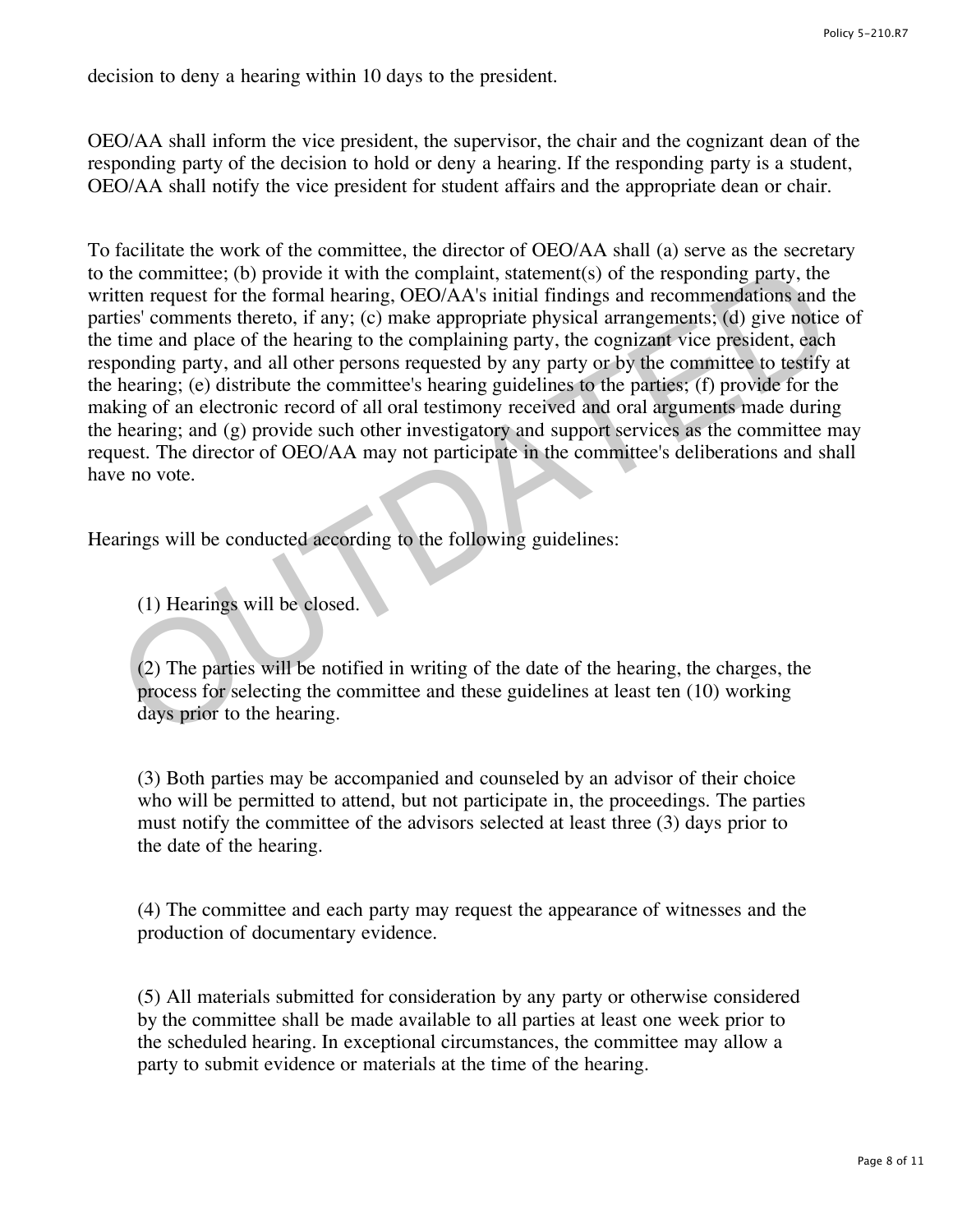(6) The committee will determine which persons it wishes to interview at the hearing, after consultation with the parties and with due regard for the need both to proceed expeditiously and to assure full and fair consideration of the claims of the parties. Whenever possible, advance notice of witnesses to be interviewed shall be given to all parties.

(7) The parties shall not communicate directly to each other about the complaint.

(8) The committee shall not be bound by strict rules of legal evidence, and may admit any evidence which is of probative value in determining the issues involved.

(9) Legal counsel representing the university shall be present at the hearing to provide guidance on substantive and procedural matters to the committee.

(10) Committee deliberations and voting shall be closed sessions from which all other persons are excluded. Upon request of any member of the committee, votes shall be taken by secret written ballot. A majority vote by the members of the committee shall be required for decisions on findings and sanctions. The chairperson shall be entitled to vote on all questions. (8) The committee shall not be bound by strict rules of legal evidence, and may<br>admit any evidence which is of probative value in determining the issues involved.<br>(9) Legal counsel representing the university shall be pre

(11) The committee shall submit its findings of fact, its determination of reasonable cause or no cause and its recommendations for sanctions (if it has made a determination of reasonable cause) to the vice president within 15 working days after the conclusion of the hearing.

(12) The committee shall send a copy of its determination and recommendations to the complaining party and the responding party.

C. Final Determination. After reviewing the determination and recommendation of the committee, the cognizant vice president shall issue a final decision including recommendations for sanctions, if any, pursuant to Section E below. The vice president shall transmit to the president the final decision as well as the entire record of the matter including the committee's findings, conclusions and recommendations. The vice president shall also provide written justification for the final decision if it is inconsistent with that of the committee.

The president shall consider and review the record in its entirety, and may solicit whatever counsel and advice the president deems appropriate to assist in arriving at a final determination. Neither the president nor vice president may base a decision on confidential information unless the nature of that information is fairly communicated to the parties and a reasonable opportunity to respond is given to the parties. The decision by the cognizant vice president shall be final on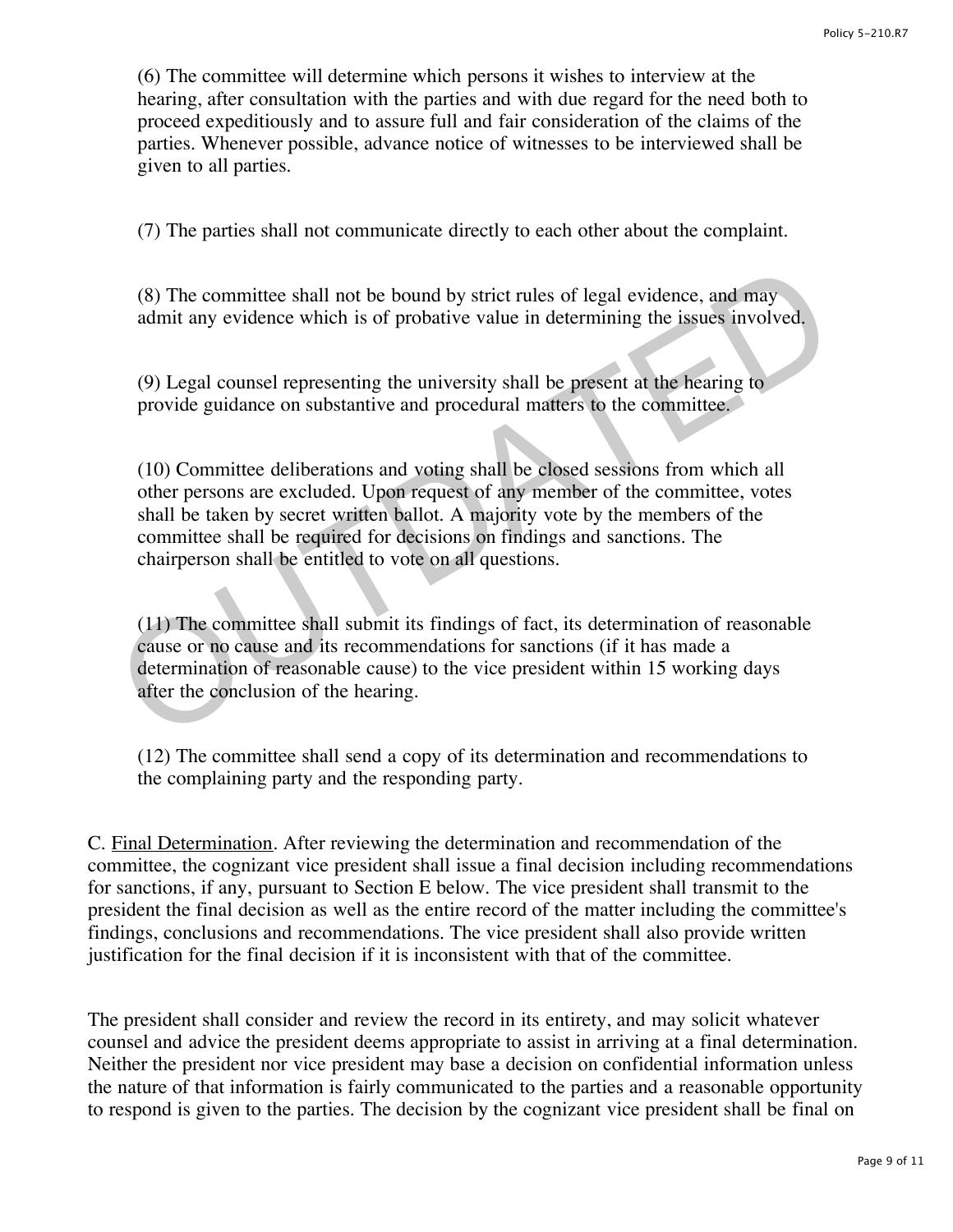the tenth (10th) working day after it is received by the president, unless within that time the president files with the director of OEO/AA a written decision that modifies or disapproves it in whole or in part and which sets forth the reasons for the president's decision and specifies how the complaint is to be resolved. For good cause, the president may extend the time for action specified in this section. It shall be the responsibility of the director of OEO/AA to supply the complaining party, the responding party, and the supervisor, dean, or chair as appropriate with a copy of the final decision.

#### D. Appeals.

Either party may file with the president a written request for reconsideration within 20 days of its mailing by the director of OEO/AA.

#### E. Remedial Action.

The corrective and remedial action that may be imposed upon a university faculty member, student, or staff member under this policy shall be appropriate to the circumstances and may include the imposition of a fine, suspension, or termination or expulsion.

## **VIII. ANNUAL REPORT**

OEO/AA shall issue an annual report to the president summarizing the nature and types of complaints filed with OEO/AA pursuant to this policy, the identity of the parties by category (faculty, staff, student, participant) and the ultimate disposition of the complaints. The names and identities of the parties shall not be released. The annual report shall be made available to the university community. The OEO/AA may also make a confidential report and request to the Academic Senate Executive Committee that a report of a serious concern about the systemic operation of a program, department or college, be made to the cognizant vice president. Appeals.<br>
Appeals her party may file with the president a written request for reconsideration within 20 days<br>
mailing by the director of OEO/AA.<br>
Remedial Action.<br>
<br>
Remedial Action.<br>
<br>
Remedial Action.<br>
<br>
Action.<br>
<br>
Actio

Approved: Academic Senate 3/1/99

Board of Trustees 9/17/99

(The Senate changes on 3/1/99 were approved on 9/17/99 by the Board of Trustees Executive Committee.)

M02

#### [Rev 6](http://www.regulations.utah.edu/humanResources/revisions_5/5-210.R6.pdf)

 $1<sup>1</sup>$  The special hearing committee shall be composed of five persons selected from a panel of 30 individuals previously appointed for that purpose. The panel members, who shall be appointed annually in June shall include 10 faculty members appointed by the vice president for academic affairs from a list of at